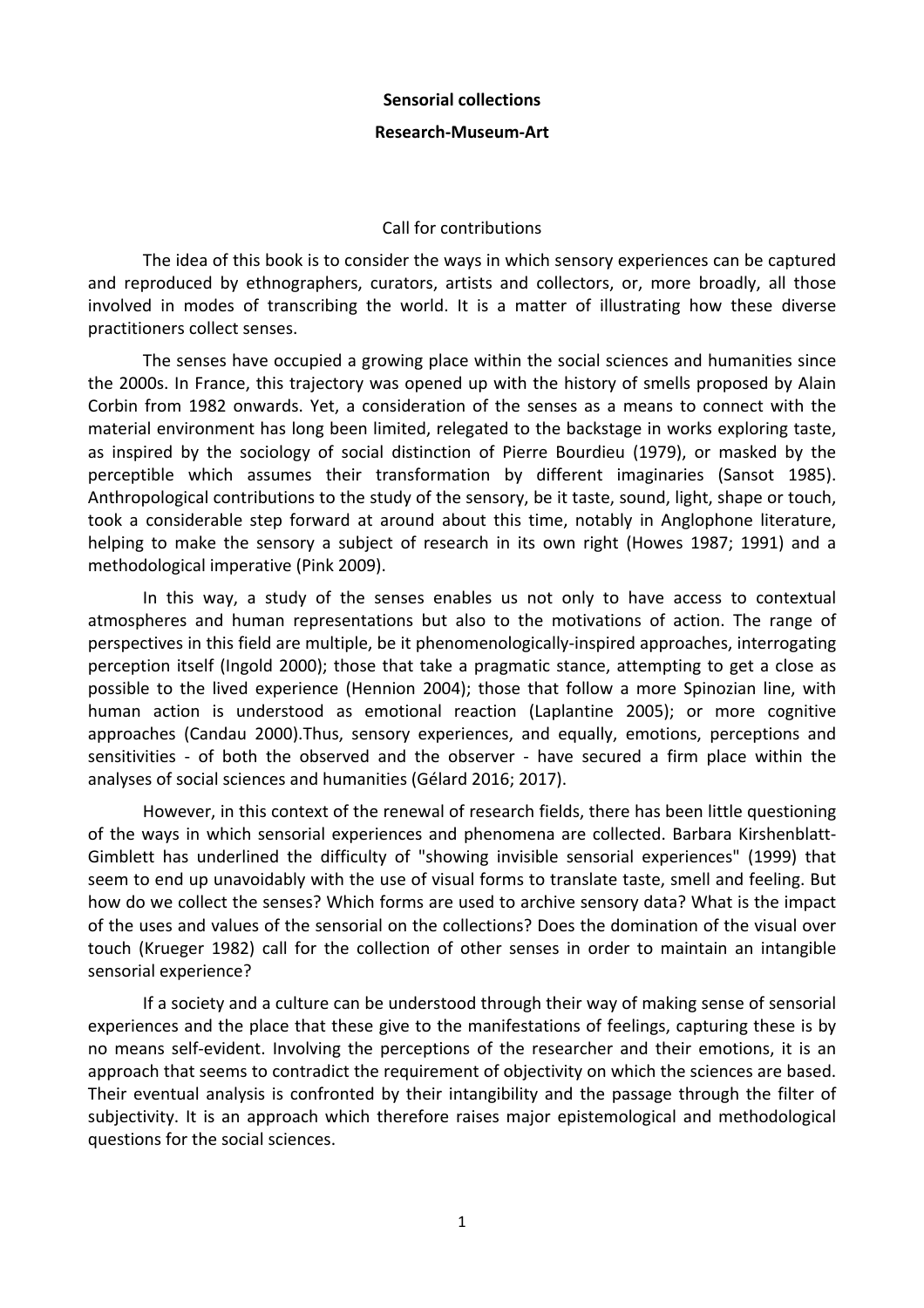Transcending the social sciences, the collection of the senses also questions the arts. Of course, we are thinking here of olfactory theatre (Jaquet 2015), of eat-art, or indeed of sound art, all of which require an upfront selection of sensorial artefacts.

Yet, more generally, whether they be interactive, immersive and/or scenic, all experiential devises raise questions about the heritagisation of the sensorial to the extent to which they are not aiming the singular confrontation of a spectator with the sensitive material, but rather their coproduction and collaboration (Borillon and Sauvageot 1996). In such a way, these practices interrogate not only how the senses are captured and recorded in order to be exhibited, but also how sensory creations can themselves be inventoried and archived.

Finally, the very places that serve to conserve sensorial artefacts provoke questions about collection practices, be these collections or archives, private or public. In relation to other institutions, museums find themselves particularly sharply challenged when it comes to the sensorial. While the visual and the material have long had their place within the museum sector, other perceptive registers seem less compatible with heritage (Miguet 1998). Objects, handwritten notes and photographs from the field are often accompanied by interviews, music and background sound, yet other sensorial data could be included.

This call is for classic book chapters but, given the subject matter, proposals for sound documents or annotated photographs will also be considered, subject to these documents being free from copyright.

Three main axes structure this book in order to circumscribe the challenges of sensorial collections. The first is concerned with the processes associated with sensorial collections undertaken as part of a critical reading of the world and of the society. The second focuses on the tools and materials of these collections and the way in which these inflect scientific and artistic practices. The third interrogates the conditions and premises of their conservation, or indeed, their heritagisation.

## **Reference cited**

- Borillo Mario et Sauvageot Anne, 1996, Les cing sens de la création : art, technologie et sensorialité, Seyssel : Champ Vallon.
- Candau Joël, 2000, *Mémoire et expériences olfactives*, Paris : PUF.
- Corbin Alain, 1982, Le Miasme et la Jonquille. L'odorat et l'imaginaire social, *xvill<sup>e</sup>-xix<sup>e</sup> siècles*, Paris : Flammarion, coll. « Champs ».
- Eidelman Jacqueline (dir.), 2017, *Inventer des musées pour demain, Rapport de la mission musées XXI<sup>e</sup> siècles*, Paris : La documentation Française.
- Gélard Marie-Luce, 2017, Les sens en mots. Entretiens avec Joël Candau, Alain Corbin, David Howes, François Laplantine, David Le Breton et Georges Vigarello, Paris, Pétra, Collection « Univers sensoriels et sciences sociales », Paris : Pétra.
- $-$ , 2016 « Contemporary French Sensory Ethnography », The Senses & Society (11/3) : 247-250.
- Hennion Antoire, 2003, « Une pragmatique de la musique : expériences d'écoute. Petit retour en arrière sur le séminaire "Aimer la musique" », *MEI*, p.31-43.
- Howes David, 1987, « Olfaction and transition: An essay on the ritual uses of smell », Canadian Review of Sociology and Anthropology, 24(3), 398-416.